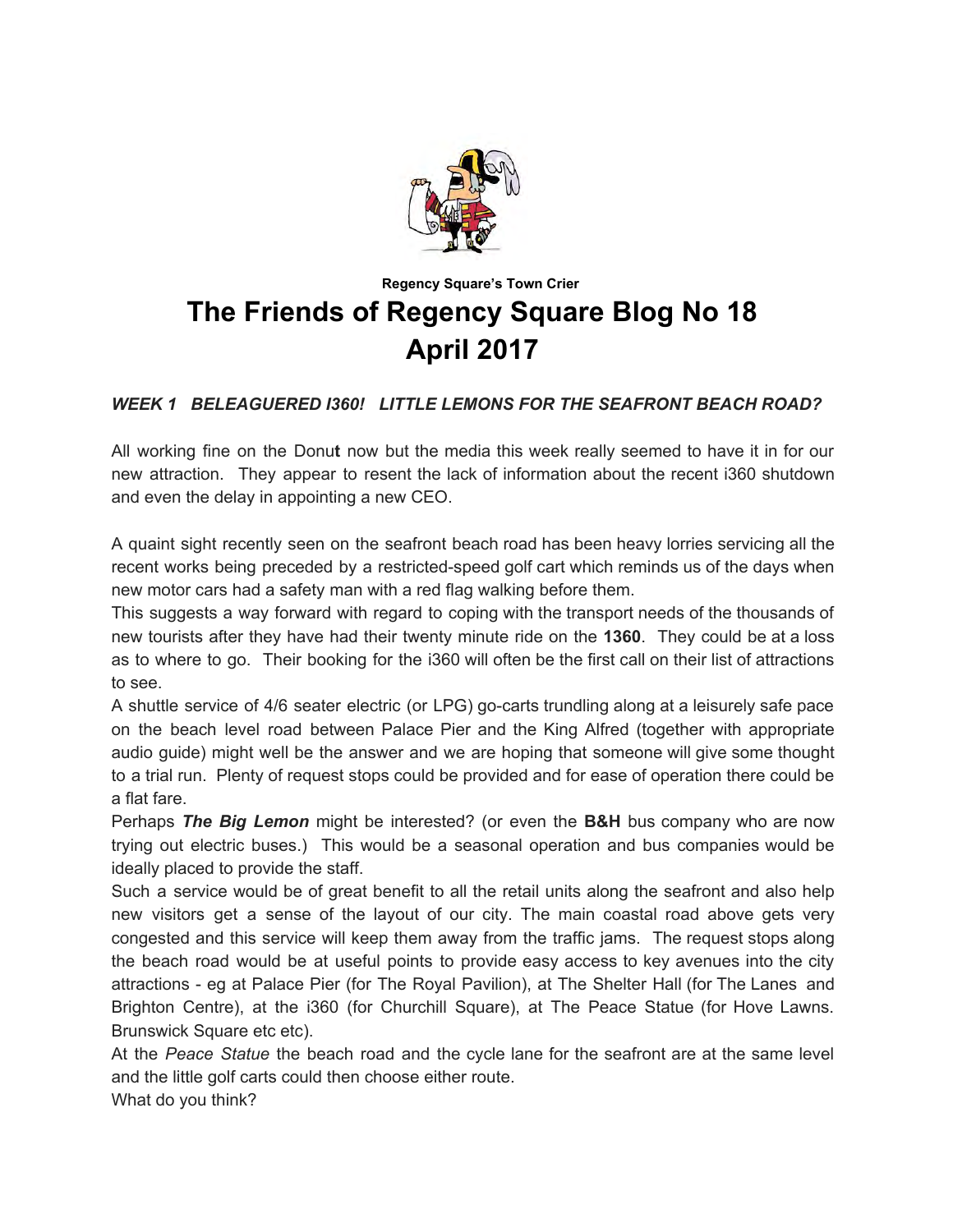#### *WEEK 2 OUR BEACH TUNNEL OPENS FOR THE MARATHON, OOPS. HAVE A NICE TRIP! THEN AND NOW - THE PEACE STATUE WITH COLOUR*

Beautiful Sunny Saturday morning and the day before the Brighton Marathon. For this special weekend the beach tunnel was opened and was an opportunity to plan what needs to be done for the proposed tunnel exhibition.

It has now been closed again and we believe there is discussion about locking it at night time.

This week about half of the new *Even***<sup>t</sup>** space was opened and local resident Reginald, (who commented in the last issue about the new dangerous unmarked kerb) appears to be quite right with a number of people already having tripped down the step.

This bare expanse of paving will cry out for some activity to live up to its eventful name - Interesting to see what the area attracts.

In days gone by Seafront landscapers had a different approach. *Events* happened on the beach and landscaping didn't just mean acres of paving stones but also plants and the colour of flowers.

We see here a photograph taken in **<sup>1949</sup>** at the *Peace Statue* which shows how (even at this





period of post-war austerity) the Council knew a thing or two about how to enliven the seafront.

And what do we have now? - a bare, cold and oversized *event* space for *Petanque* or *Boules*. (The game is traditionally played on small town-centre gravel pitches underneath Plane trees alongside other community activities.)

Which do you prefer?

 **THEN (1949) AND NOW**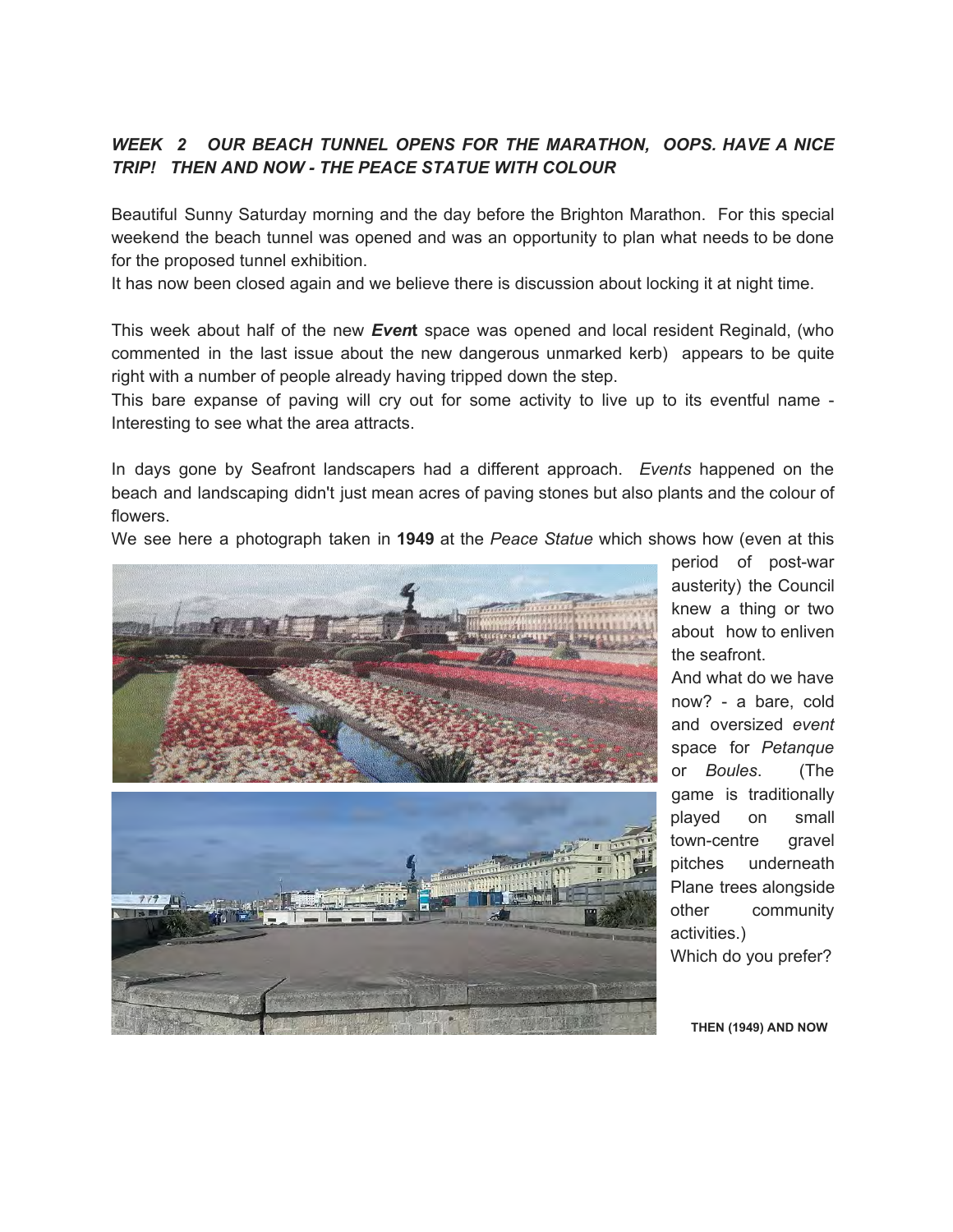We learn this week that residents in Norfolk square are looking to crowdfunding for new plants and flowers and this is perhaps the only solution at a time of Council cuts. It is something that perhaps we should consider for Regency Square.

The Public Space Protection Orders (PSPOs) introduced in January we believe cover the seafront squares and would enable fines to be issued to those erecting tents. They are becoming controversial and there is a sit-in alongside St Peter's Church.

### *WEEK 3 BAi360'S TOYTOWN SECURITY LOCKS OUT US LOCALS, IF NOTHING ELSE A SPACE FOR WOOLLY JUMPERS!*

Quite a cold and cloudy start to the Easter Weekend. Saturday proved a bad day for signatures but at least we had the welcome sight of lots of activity on the upper esplanade which was being used for the first time in nearly 7 months.

(unfortunately we spoke too soon for by Monday all loading and unloading of the *I360* pod was being done down below and the upper platform was again empty and locked)

It is difficult not to believe that the main consideration in this regard is the take of the gift shop and that passing the passengers through twice will probably double the take.

We see this week that a big green screen has been erected inside the structure alongside the ticket office to facilitate the taking of photos of all passengers by staff dressed as airline stewards This is in addition to their very OTT measures - body searches, electronic scans and intrusive bag checks. (remember this is essentially only a 20 minute up and down seaside observation ride!)



One day someone will cast a critical eye on this toytown security which actually ignores the main vulnerability of the attraction.

It would appear that the conservationist groups' objection to the look of this structure has also been ignored. The new green screen blocks even more or our view.

Sadly the *1360* have not as yet shown much interest in local opinion.

*EMPTY AND LOCKED (EVEN ON A SUNNY BANK HOLIDAY MONDAY!*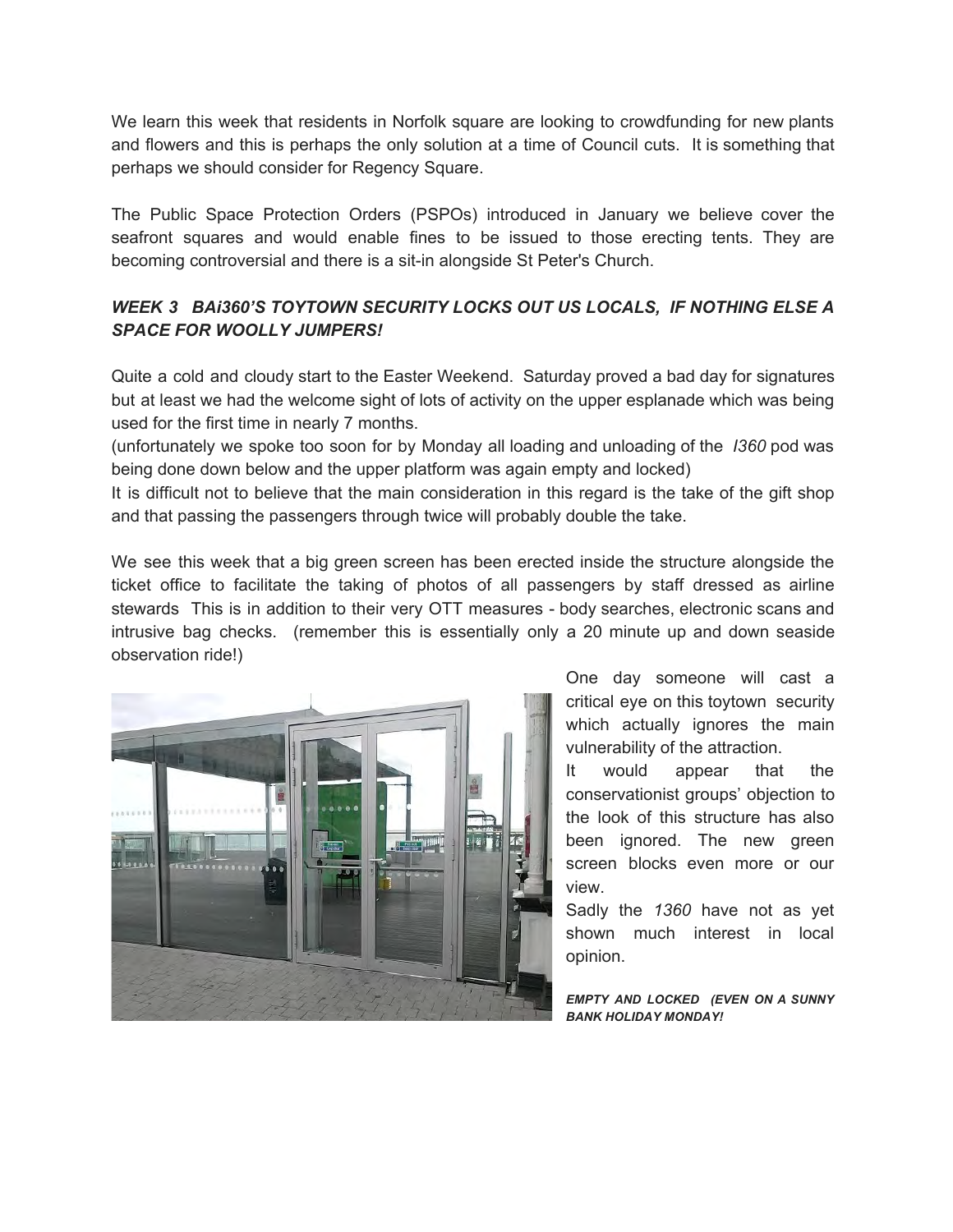With the hoarding now removed the new *Event Space* is revealed. Whilst we may not warm to the blank and colourless expanse of paving (which looks from above like an empty swimming



*THE CRAFT ARCHES BRING COLOUR AND CHARACTER TO THE NEWLY PAVED EVENT SPACE.* 

pool!) it does, at least, allow space for the craft arches to add their own individual flair and style to the area in front of their doors.

We see a motley collection of signs, woolly knitted things, plants, bicycles, fixtures and bric-a-brac which they put outside their shops each day and which truly enlivens the whole area.

### *WEEK 4 GOING ONLINE WITH OUR PETITION, OUTDOOR MUSICAL AEROBICS WITH THE HILTON METROPOLE*

A mild but cloudy Saturday morning with the Donut doing very well.

This week the General Election was announced and for the next few weeks our little domestic issues might seem small fry in the context of the big national concerns. But we expect it will be good for signatures as there will be a new political awareness on the busy streets.

It might be a good plan to delay going online with the petition until after the election and we will take advise from our friendly Councillors.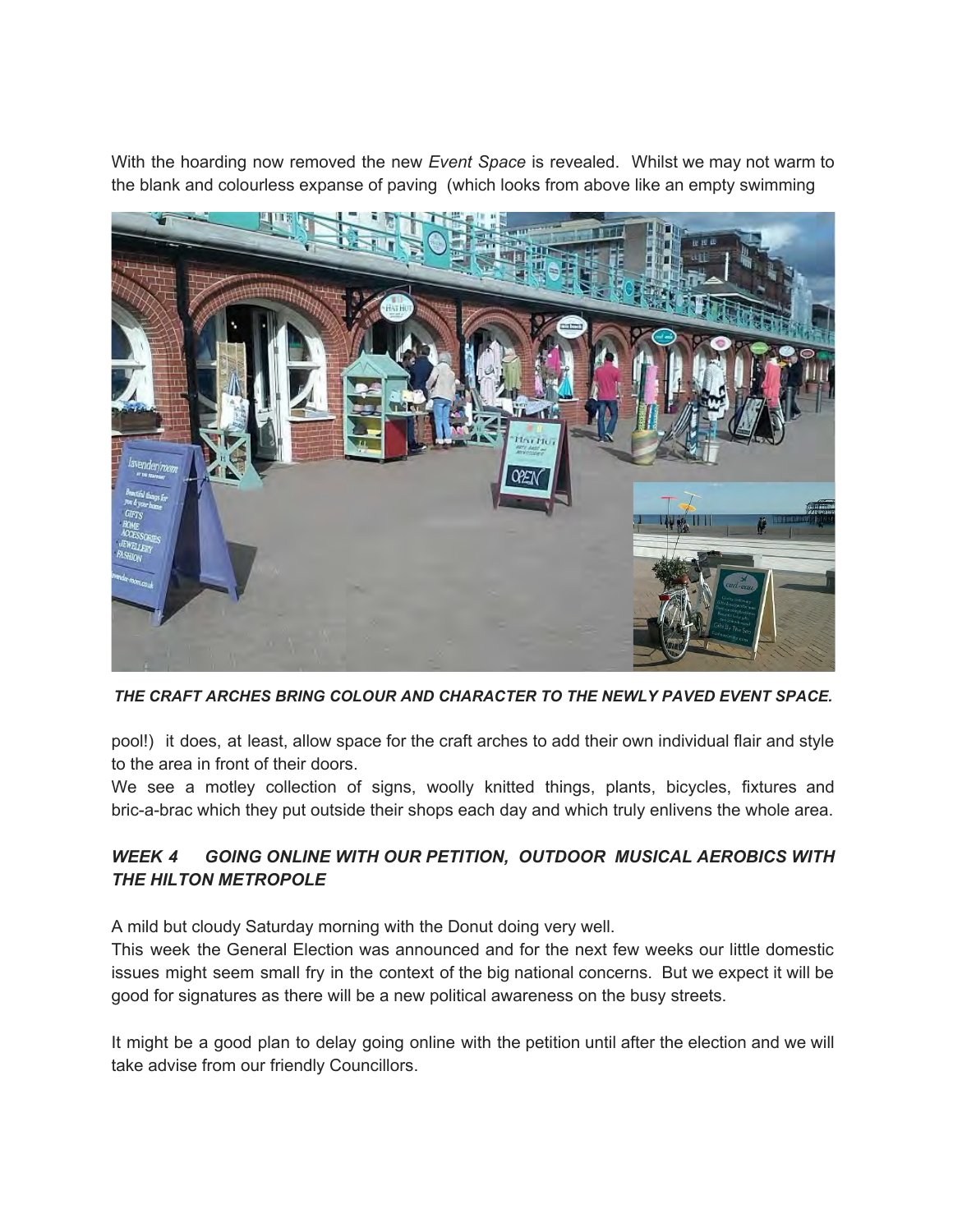We learn today that the *LivingWell Health Club* of the *Hilton Metropole* are planning outdoor keep fit classes for their guests and local residents and Regency Square is their favoured location. These *Circuit* classes would be between 6pm to 7pm from ist June to 1st October .



The Club know of the *Friends* keen interest in promoting this kind of event and they have asked us to sound out our members on the proposal.

When we know more we will fill in the details.

*MUSICAL STAR JUMPS AS SHOWN IN THE FRIENDS PICTURE BY OUR LISA HOLDCROFT* 

## *CAMPAIGN RECAP AND PROGRESS - A MONTHLY ASSESSMENT. Relations with the West Pier Trust*

Whilst we are hoping that the new *CEO* of the **BAi360** will both live and work amongst the local community it is probably the case that the whole commercial and international scope of the operation does not lend itself to concern with our home grown domestic local issues.

So we will have to seek other means to help integrate the attraction into what is an area of great historical and local interest and this is where we look to the *West Pier Trust* who are the landlords of both the new attraction and also of any future new pier.

*The Friends Of Regency Square* are working towards a good relationship with the *Trust* to help establish a community feel to the new *Piazza* which will be the new home of the *Trust.* It will be nice to have them here on hand again after an absence of many years and we welcome their new Chairman Michael Farthing.

Our *Beach Tunnel* leads directly from the new *Piazza* to our square and we hope the planned exhibition of historical prints, photos and historical graffiti will help with creating this new community identity as well as encouraging the new visitors to cross over to the attractions on our side of the road.

The new arches on the east side of the *BAi360* will soon be inhabited and this will bring in newcomers to the community. Some of these will be catering outlets and their will be much anticipation of the *West Pier Heritage Centre* which will be at the east end of the *Piazza.*

*The West Pier Tea Shop* could be so much more than it is now (they have *Palace Pier* photos on the Wall ?!) and we hope these will soon be replaced with West Pier photos as a taster for our tunnel exhibition. The new community noticeboard directly outside the entrance to the tunnel will add to the package of measures which hopefully will bring some life to what is presently a soulless area.

The *Friends* think it would be much better if the West Pier Trust were in charge of the tea shop as they were before when it was a gift shop. **NEIL ROSBOROUGH 28/4/2017**